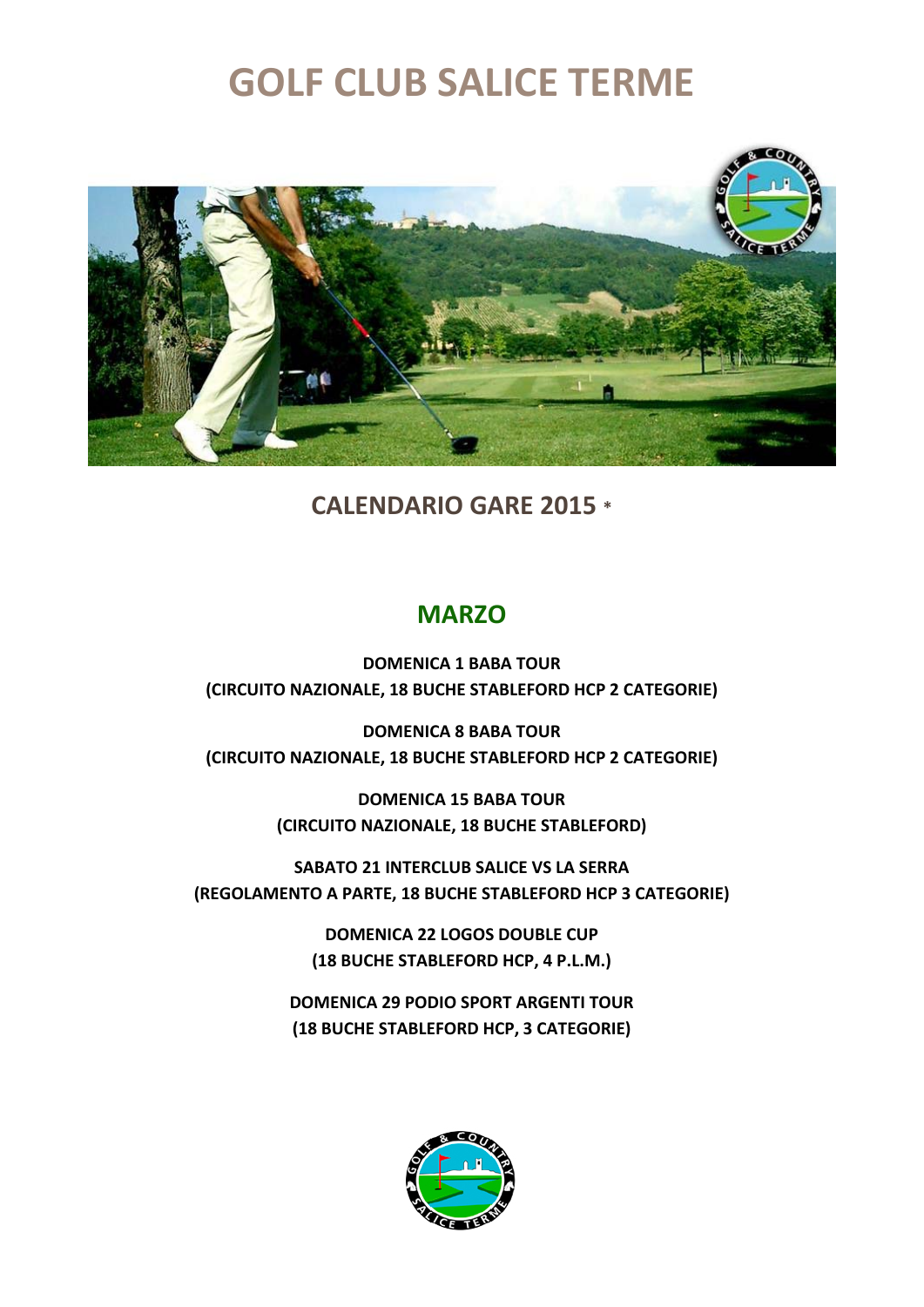#### **APRILE**

**SABATO 4 TICKET TO PARADISE 2015 (CIRCUITO NAZIONALE, 9 BUCHE STABLEFORD HCP, 2 CATEGORIE )** 

> **DOMENICA 5 CRISTIANINI VIAGGI (18 BUCHE STABLEFORD HCP, 3 CATEGORIE)**

> **LUNEDI' 6 CRAZY BRAND SAS (18 BUCHE STABLEFORD HCP, 3 CATEGORIE)**

> **DOMENICA 12 SPECIALITA' MEDITERRANEE (18 BUCHE STABLEFORD HCP, 3 CATEGORIE)**

> **DOMENICA 19 CITROEN BY VISTARINI (18 BUCHE STABLEFORD HCP, 3 CATEGORIE)**

> **GIOVEDI' 23 HAPPY DAYS (18 BUCHE STABLEFORD HCP, 3 CATEGORIE)**

> > **SABATO 25 CANTINE GOLF TOUR (REGOLAMENTO A PARTE)**

**DOMENICA 26 MAXERRE VIAGGI GOLF CHALLENGE (18 BUCHE STABLEFORD HCP, 3 CATEGORIE)** 

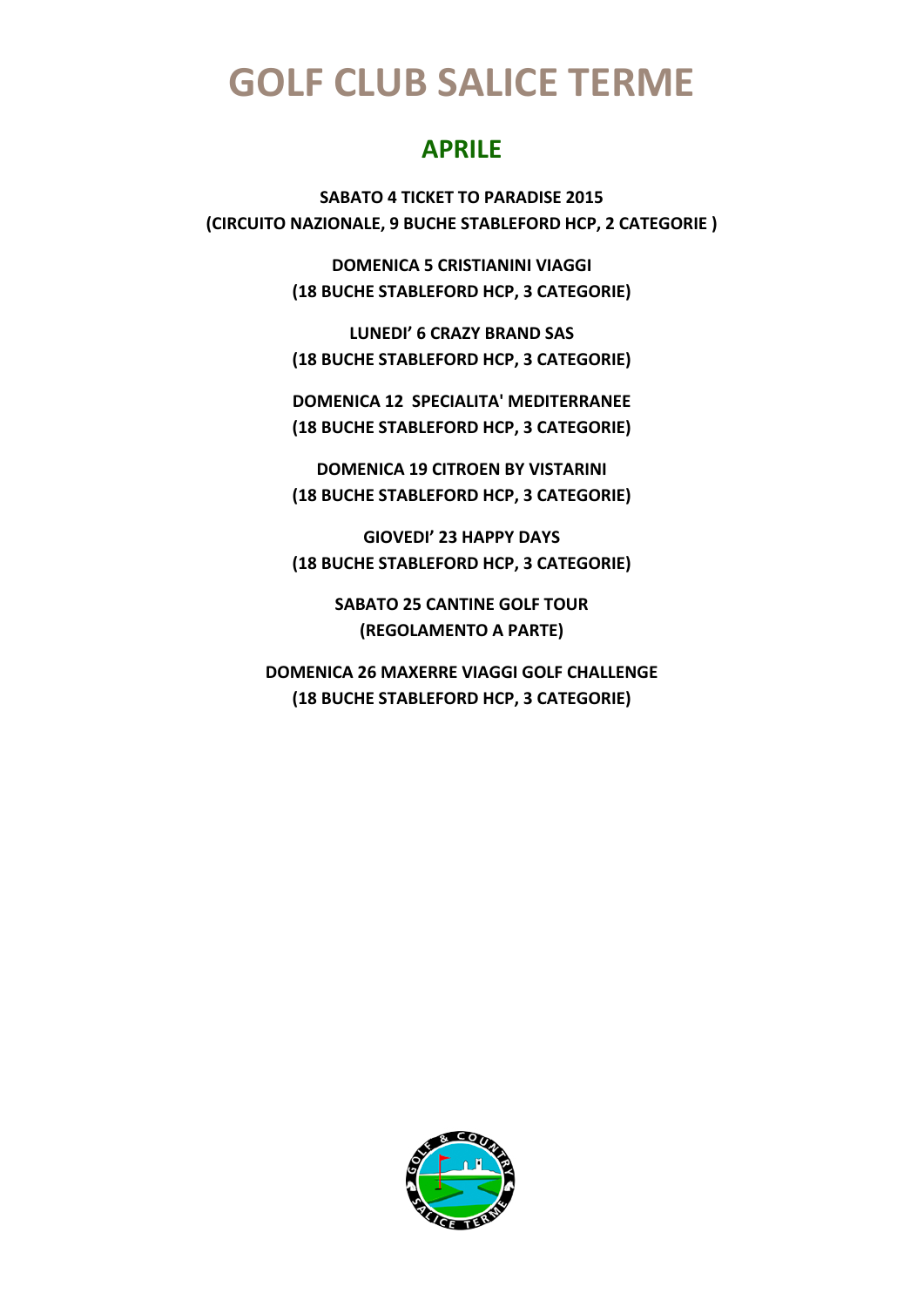#### **MAGGIO**

**VENERDI' 1 MANTLE BEE (18 BUCHE STABLEFORD HCP, 3 CATEGORIE)** 

**SABATO 2 SAMUDRA INSIEME (REGOLAMENTO A PARTE, 18 BUCHE)** 

**DOMENICA 3 CRISTIANINI VIAGGI (18 BUCHE STABLEFORD HCP, 3 CATEGORIE)** 

**SABATO 9 TRENTI BIRTHDAY INVITATIONAL (REGOLAMENTO A PARTE)** 

**DOMENICA 10 SEALUP CUP (18 BUCHE HCP 3 CATEGORIE, 1 E 2 MEDAL, 3° STABLEFORD)** 

> **SABATO 16 IN BUCA CONTRO IL DOLORE (INVITATIONAL, 9 BUCHE)**

**SABATO 16 TICKET TO PARADISE 2015 (CIRCUITO NAZIONALE, 9 BUCHE ° STABLEFORD HCP, 2 CATEGORIE)** 

> **DOMENICA 17 WIND GOLF CUP (18 BUCHE STABLEFORD HCP, 3 CATEGORIE)**

 **SABATO 23 TROFEO 1 + 1 BALLA SCHOOL (REGOLAMENTO A PARTE)** 

> **DOMENICA 24 LUIS CUP ( 18 BUCHE, A COPPIE)**

**GIOVEDI' 28 HAPPY DAYS (18 BUCHE STABLEFORD HCP, 3 CATEGORIE)** 

> **SABATO 30 CANTINE GOLF TOUR (REGOLAMENTO A PARTE)**

**DOMENICA 31 PEUGEOT BY GANDINI (18 BUCHE HCP 3 CATEGORIE, 1 E 2 MEDAL, 3° STABLEFORD)** 

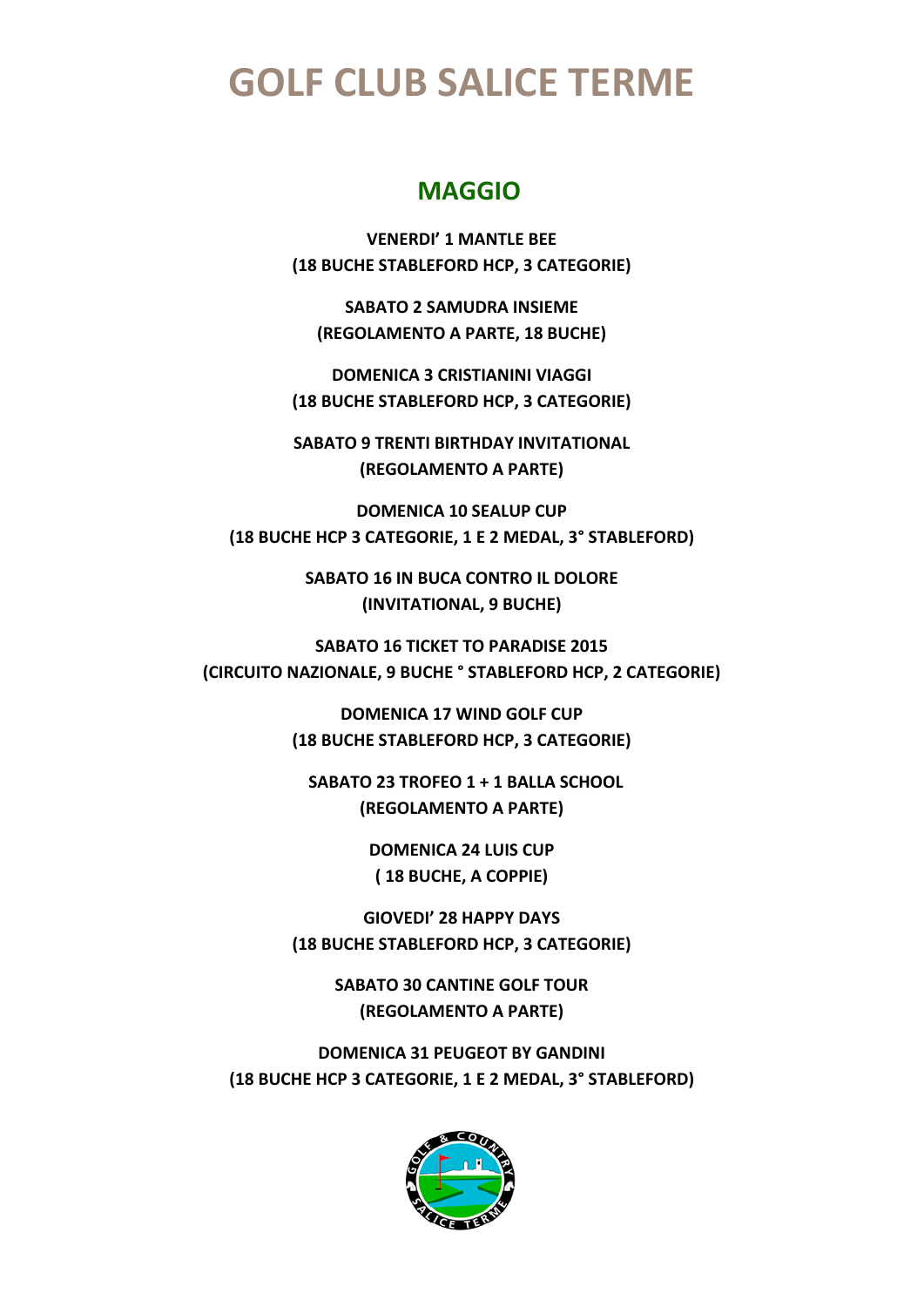#### **GIUGNO**

**MARTEDI' 2 ORTIDORO TUTTIFRUTTI CUP (GARA A COPPIE)** 

**SABATO 6 TICKET TO PARADISE 2015 (9 BUCHE STABLEFORD HCP 2 CATEGORIE)** 

**DOMENICA 7 TECNOSERRAMENTI GOLF CUP (18 BUCHE STABLEFORD HCP, 3 CATEGORIE)** 

**SABATO 13 LA CASA DEL SOLE (REGOLAMENTO A PARTE, GARA BENEFICA, 18 BUCHE STABLEFORD HCP 3 CATEGORIE)** 

> **DOMENICA 14 1° TROFEO BANCA FIDEURAM (18 BUCHE STABLEFORD HCP, 3 CATEGORIE)**

**SABATO 20 CIRCUITO GIOVANILE LACOSTE RISERVATO UNDER 16 (REGOLAMENTO A PARTE, 18 BUCHE, GARA GIOVANILE)** 

 **DOMENICA 21 BORN TO BE NINE (CIRCUITO NAZIONALE, 18 BUCHE STABLEFORD HCP, 3 CATEGORIE )** 

> **GIOVEDI' 25 HAPPY DAYS (18 BUCHE STABLEFORD HCP, 3 CATEGORIE )**

**SABATO 27 MAXERRE VIAGGI GOLF CHALLENGE (18 BUCHE STABLEFORD HCP, 3 CATEGORIE)** 

**DOMENICA 28 MEMORIAL DENARI BY ZONCA (18 BUCHE HCP 3 CATEGORIE, 1 E 2 MEDAL, 3° STABLEFORD)** 

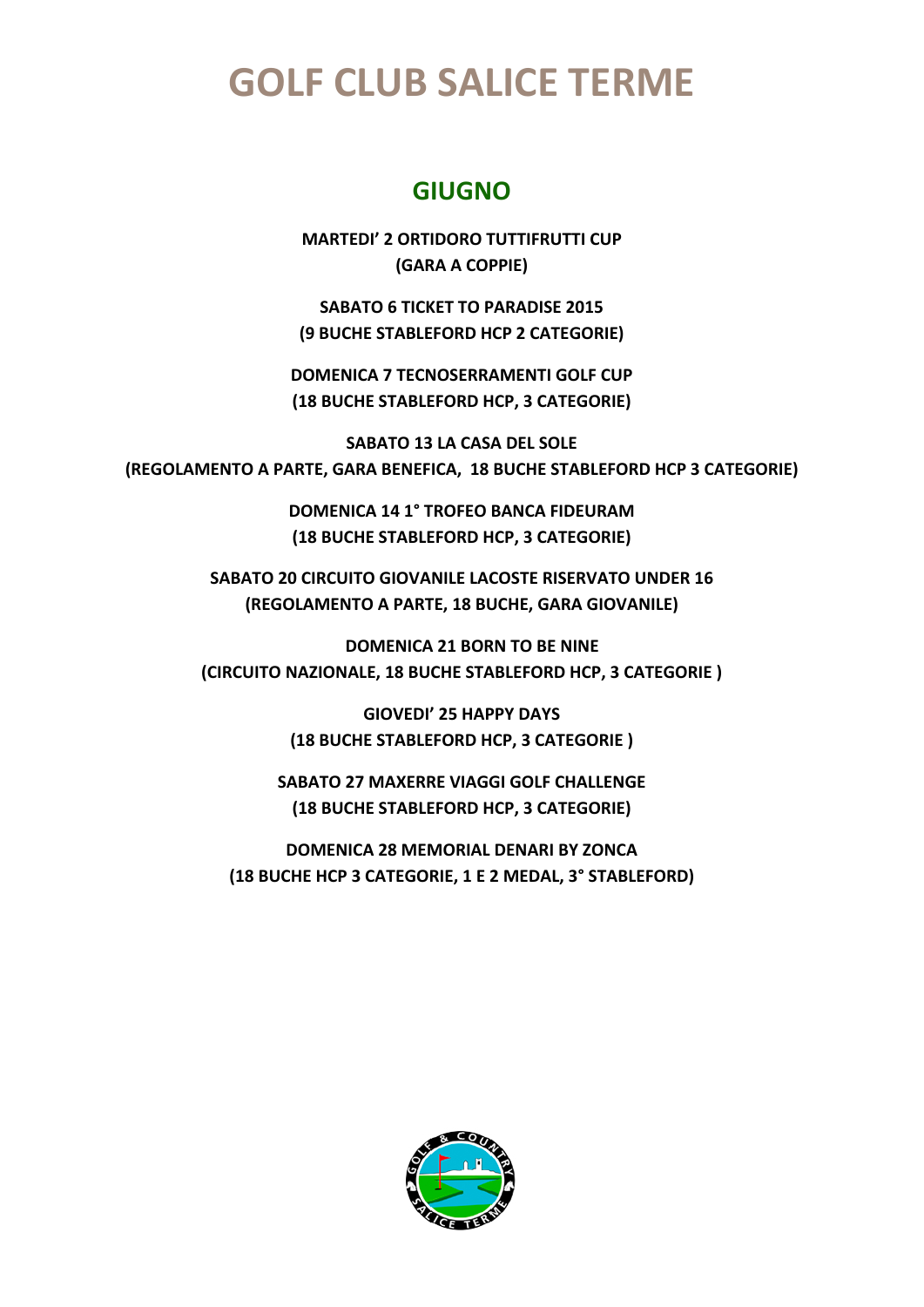#### **LUGLIO**

**SABATO 4 ENDURANCE 48 H (REGOLAMENTO A PARTE)** 

**SABATO 11 BABA TOUR (CIRCUITO NAZIONALE, 18 BUCHE STABLEFORD HCP, 3 CATEGORIE)** 

**DOMENICA 12 MEMORIAL BALLARIN (18 BUCHE HCP 3 CATEGORIE, 1 E 2 MEDAL, 3° STABLEFORD)** 

**SABATO 18 BABA TOUR (CIRCUITO NAZIONALE, 18 BUCHE STABLEFORD HCP, 3 CATEGORIE)** 

> **DOMENICA 19 CRISTIANINI VIAGGI (18 BUCHE STABLEFORD HCP, 3 CATEGORIE)**

**SABATO 25 – DOMENICA 26 COPPA DEL PRESIDENTE (36 BUCHE HCP 3 CATEGORIE, 1 E 2 MEDAL, 3° STABLEFORD)** 

> **GIOVEDI' 30 HAPPY DAYS (18 BUCHE STABLEFORD HCP, 3 CATEGORIE)**

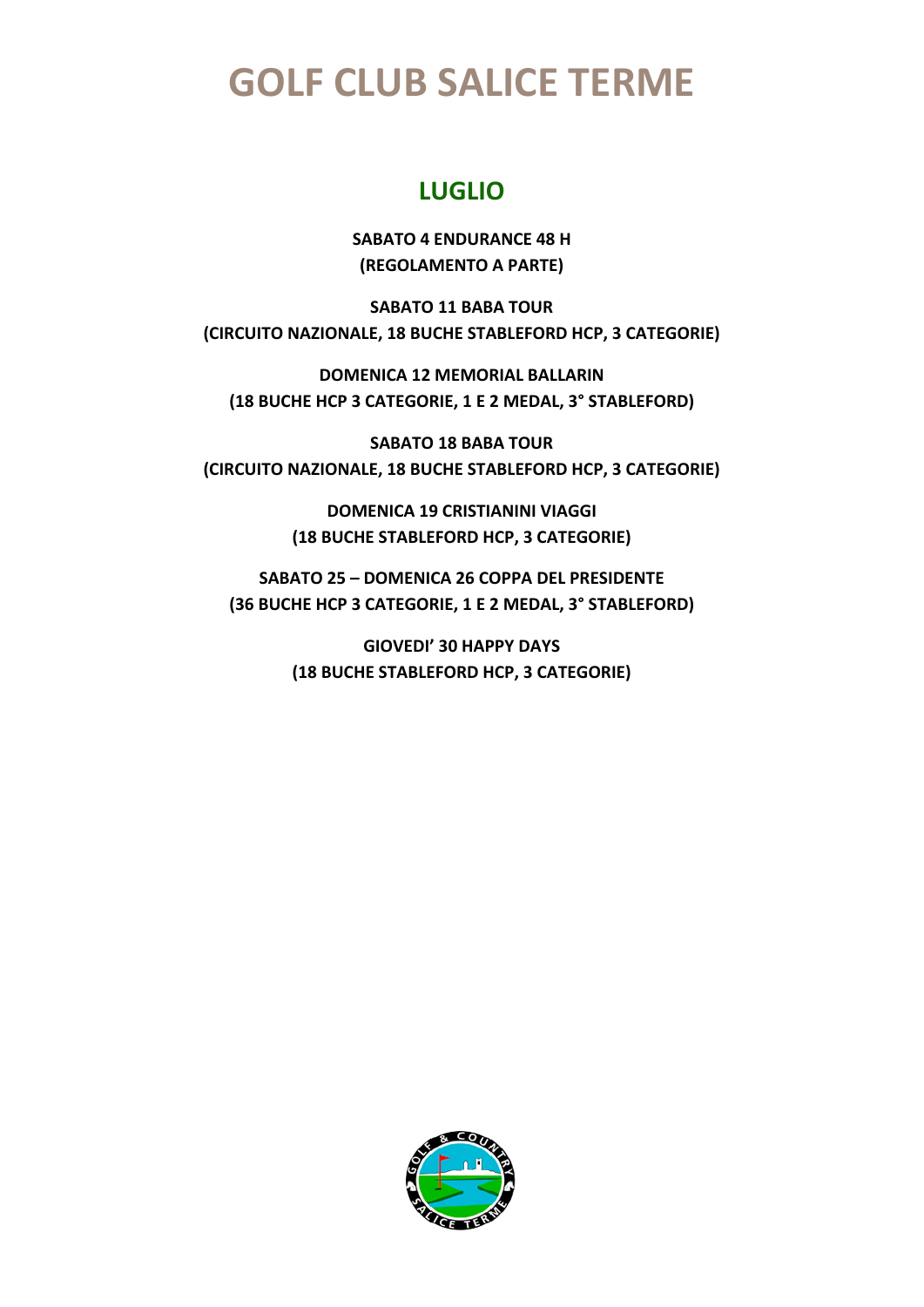### **AGOSTO**

**SABATO 1 BABA TOUR (CIRCUITO NAZIONALE, 18 BUCHE STABLEFORD HCP, 3 CATEGORIE)** 

> **DOMENICA 2 MAXERRE VIAGGI GOLF CHALLENGE (18 BUCHE STABLEFORD HCP, 3 CATEGORIE)**

**SABATO 8 TICKET TO PARADISE 2015 (CIRCUITO NAZIONALE, 9 BUCHE STABLEFORD HCP, 2 CATEGORIE )** 

**DOMENICA 9 CASA VENTURA (18 BUCHE HCP 3 CATEGORIE, 1 E 2 MEDAL, 3° STABLEFORD)** 

> **GIOVEDI' 13 HAPPY DAYS (18 BUCHE STABLEFORD HCP, 3 CATEGORIE)**

**DOMENICA 23 COPPA DEL TABACCAIO 3 edizione (GARA A COPPIE)** 

**MERCOLEDI' 26 GOLF SI' (REGOLAMENTO A PARTE, 18 BUCHE STABLEFORD)** 

 **SABATO 29 FAI GOLF CUP 2015 (18 BUCHE STABLEFORD HCP, 3 CATEGORIE )** 

**DOMENICA 30 COPPA COMMISSIONE SPORTIVA (18 BUCHE HCP 3 CATEGORIE, 1 E 2 MEDAL, 3° STABLEFORD)** 

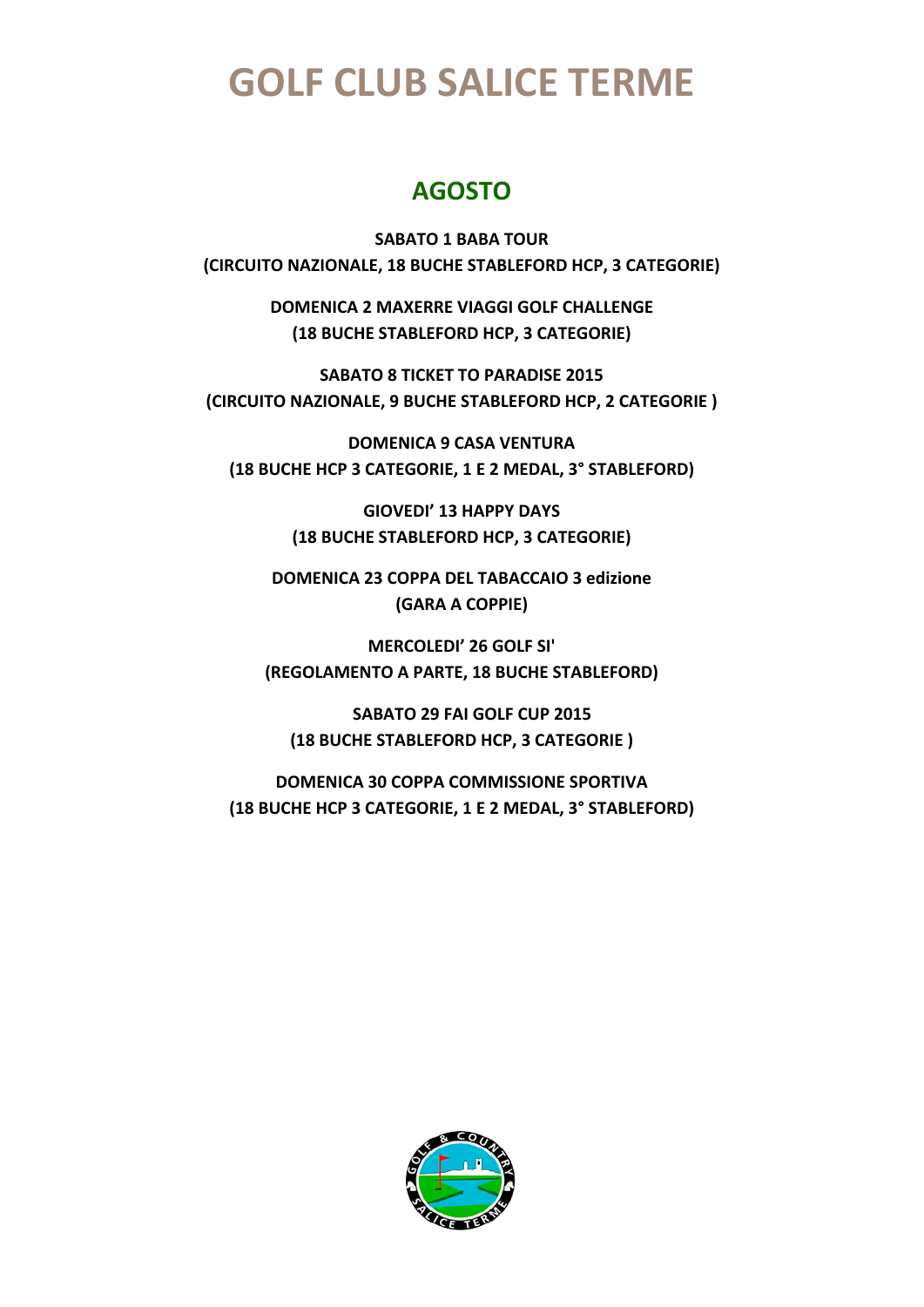#### **SETTEMBRE**

**SABATO 5 CRISTIANINI VIAGGI (18 BUCHE STABLEFORD HCP, 3 CATEGORIE)** 

**DOMENICA 6 TOURIST GOLF (CIRCUITO NAZIONALE, 18 BUCHE STABLEFORD HCP, 3 CATEGORIE)** 

> **SABATO 12 MAXERRE VIAGGI GOLF CHALLENGE (18 BUCHE STABLEFORD HCP, 3 CATEGORIE)**

**DOMENICA 13 SARA ASSICURAZIONI GOLF CUP (18 BUCHE HCP 3 CATEGORIE, 1 E 2 MEDAL, 3° STABLEFORD)** 

> **SABATO 19 CAMPIONATI SOCIALI - IV° di Finale (REGOLAMENTO A PARTE)**

**SABATO 19 TICKET TO PARADISE 2015 (CIRCUITO NAZIONALE, 9 BUCHE STABLEFORD HCP, 2 CATEGORIE)** 

> **DOMENICA 20 MAGGOM CUP (REGOLAMENTO A PARTE)**

**GIOVEDI' 24 HAPPY DAYS (18 BUCHE STABLEFORD HCP, 3 CATEGORIE)** 

> **SABATO 26 CANTINE GOLF TOUR (REGOLAMENTO A PARTE)**

**DOMENICA 27 CRISTANINI VIAGGI - ULTIMA PROVA (18 BUCHE STABLEFORD)** 

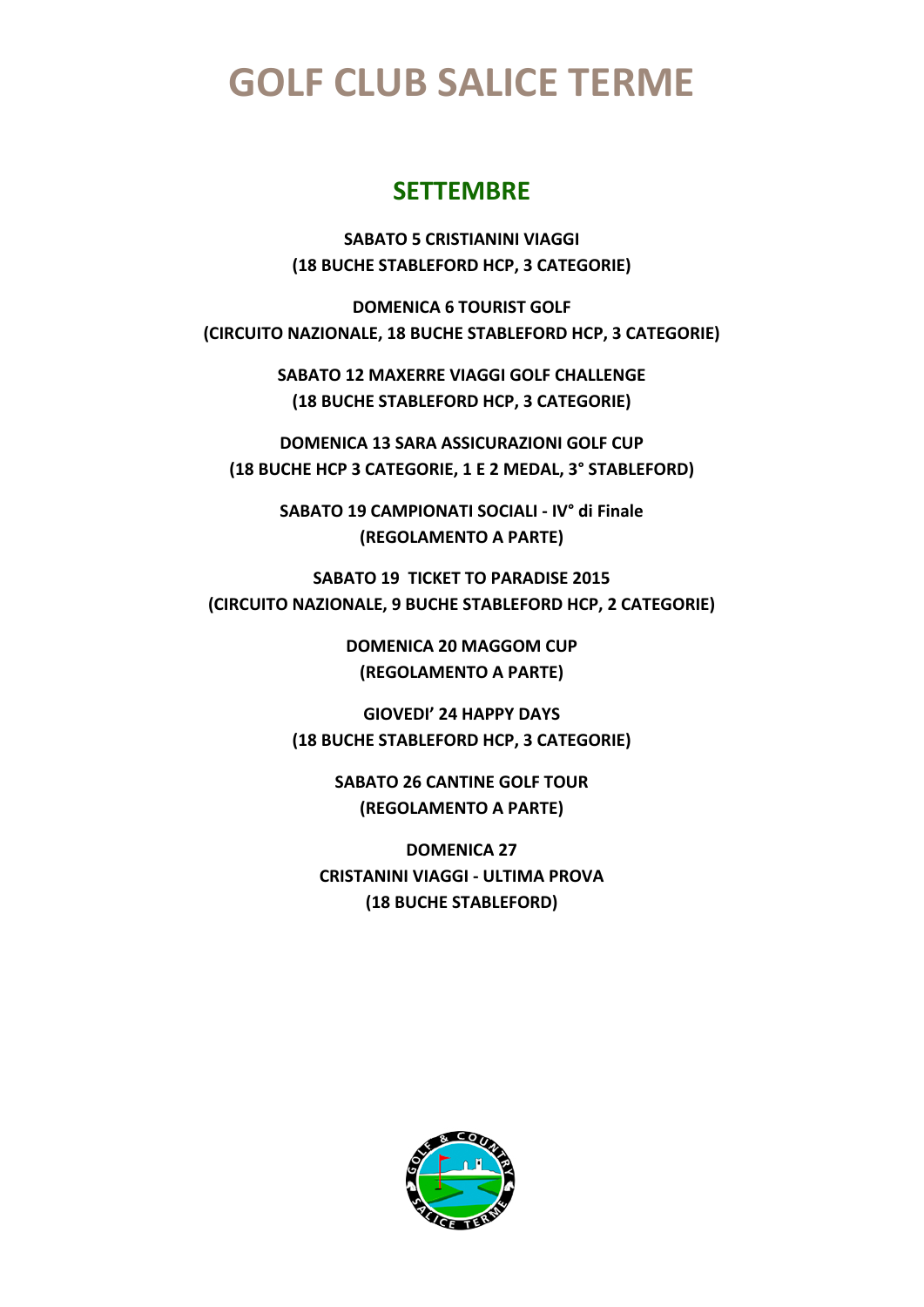#### **OTTOBRE**

**SABATO 3 CRISTANINI VIAGGI – GRAN FINALE RACE TO MARRAKECH** 

> **DOMENICA 4 LOGOS DOUBLE CUP (18 BUCHE, 4 P.L.M. A COPPIE)**

**SABATO 10 65ESIMA BUCA ANNIVERSARY (18 BUCHE LOUISIANA A COPPIE) CENA A TEMA** 

**DOMENICA 11 MARCHESE ADORNO E CELANDRIN GOLF CUP - VALIDO PER LE CANTINE GOLF CUP - (18 BUCHE STABLEFORD, 3 CATEGORIE) PREMIAZIONE E RINFRESCO IN CANTINA** 

**SABATO 17 MAXERRE VIAGGI – ULTIMA PROVA (18 BUCHE STABLEFORD, 3 CATEGORIE)** 

**DOMENICA 18 STUDIO ANGELO COVINI GOLF CHALLENGE (18 BUCHE, 4 P.L.M. A COPPIE)** 

> **GIOVEDI' 22 OTTOBRE HAPPY DAYS (18 BUCHE STABLEFORD, 3 CATEGORIE)**

**SABATO 24 E DOMENICA 25 JOLLY SPORT MATCH PLAY (REGOLAMENTO A PARTE)** 

> **SABATO 31 TROFEO DEI SAPORI (GARA A COPPIE)**